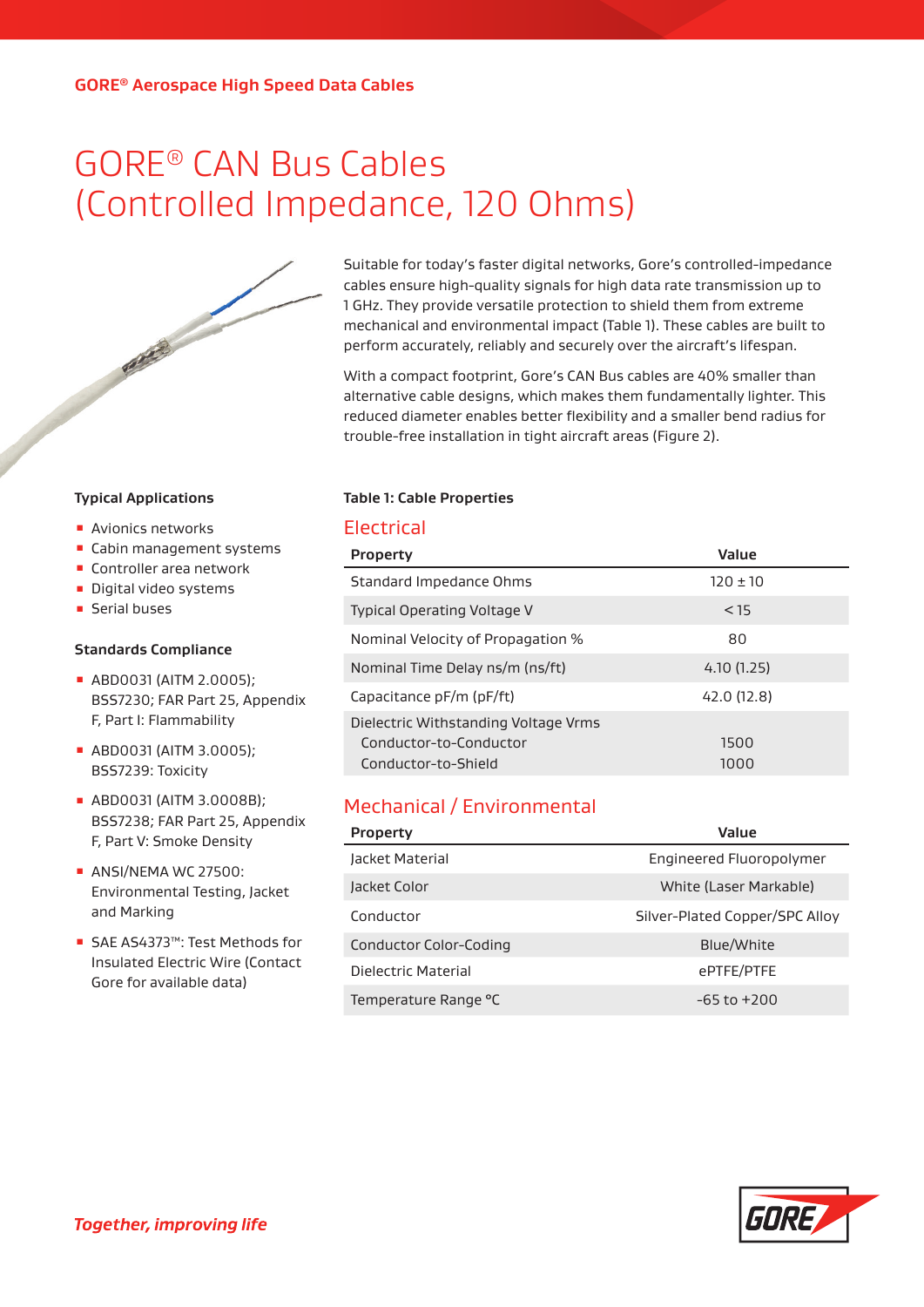# GORE® CAN Bus Cables (Controlled Impedance, 120 Ohms)

#### **Figure 2: Compact Footprint**



## Cable Preparation

GORE® CAN Bus Cables include an inverted dielectric design that enables easier wire preparation and insertion in smaller connector systems.

Standard 120-ohm primary wires have a much larger diameter due to high impedance and typically will not fit into smaller holes unless wires are insulated with thin heat shrink. However, Gore's unique design eliminates the need to remove several inches of insulation from the end and apply heat shrink to fit wires into smaller holes.

The inverted dielectric layers can be stripped off using sharp mechanical strippers set at the next largest AWG size. Carefully cut the outer layers and use your fingertips to pull off gently. For more information regarding cable preparation, please contact a Gore representative.

## Contact-Connector Options

GORE® CAN Bus Cables are designed to fit a variety of high-speed aerospace and defense connector systems and backshells such as ARINC and MIL-STD-38999 with size 8 and 22D contacts. Please contact the specific manufacturer such as Amphenol® and Glenair® for exact part numbers, tooling information, and termination instructions.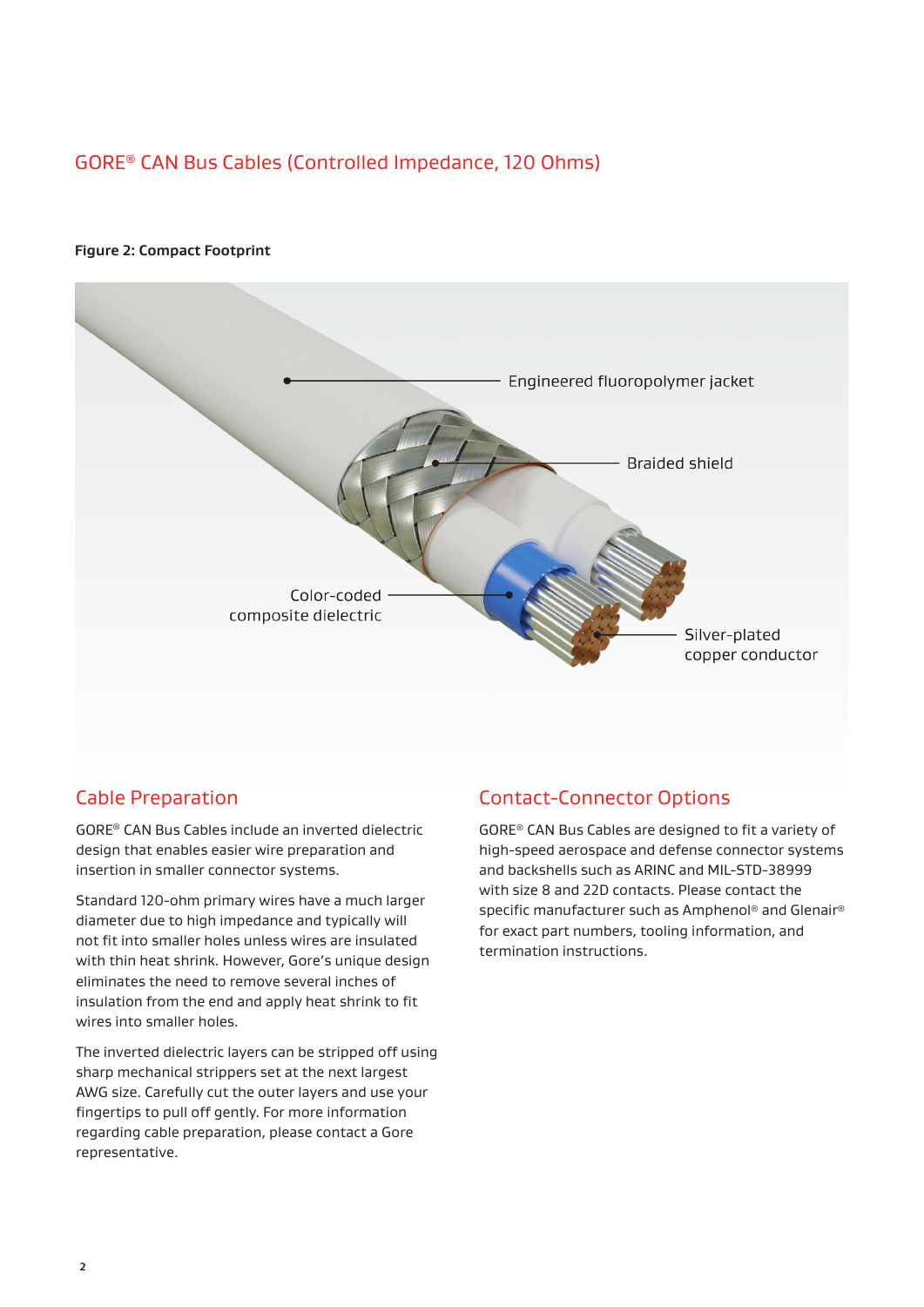### **Table 2: Cable Characteristics**

|                            |                                | <b>Nominal</b><br><b>Outer</b>            | <b>Nominal</b><br>Weight<br>Minimum |                       | <b>Typical Insertion Loss</b><br>dB/30 m (100 ft) |                   |                   |            |
|----------------------------|--------------------------------|-------------------------------------------|-------------------------------------|-----------------------|---------------------------------------------------|-------------------|-------------------|------------|
| Gore<br><b>Part Number</b> | <b>AWG Size</b><br>(Stranding) | <b>Diameter</b><br>$mm$ (in)<br>$mm$ (in) | <b>Bend Radius</b>                  | kg/km<br>(lb/1000 ft) | 100<br><b>MHz</b>                                 | 200<br><b>MHz</b> | 500<br><b>MHz</b> | <b>GHz</b> |
| GSC-03-85752-22D           | 22 (19/34)                     | 5.1(0.20)                                 | 25.5 (1.00)                         | 28.0 (18.82)          | 5.6                                               | 8.5               | 13.5              | 19.0       |
| GSC-03-85752-24D           | 24 (19/36)                     | 4.2(0.17)                                 | 21.0(0.83)                          | 23.0 (15.46)          | 6.5                                               | 10.0              | 16.0              | 22.0       |
| GSC-03-85752-26D           | 26 (19/38)                     | 3.5(0.14)                                 | 17.5 (0.69)                         | 15.4 (10.35)          | 8.0                                               | 12.0              | 18.0              | 24.0       |

## Ordering Information

GORE® CAN Bus Cables are available in standard sizes (Table 2). Visit **[gore.com/cable-distributors](http://gore.com/cable-distributors)** for the list of distributors. In addition, visit **[gore.com/hdrsampleflyer](https://www.gore.com/hdrsampleflyer)** regarding Gore's full inventory of sample products and lead times.

For more information or to discuss specific characteristic limits and application needs, please contact a Gore representative.

With a compact footprint, Gore's CAN Bus cables enable better flexibility and a smaller bend radius for trouble-free installation in tight aircraft areas.